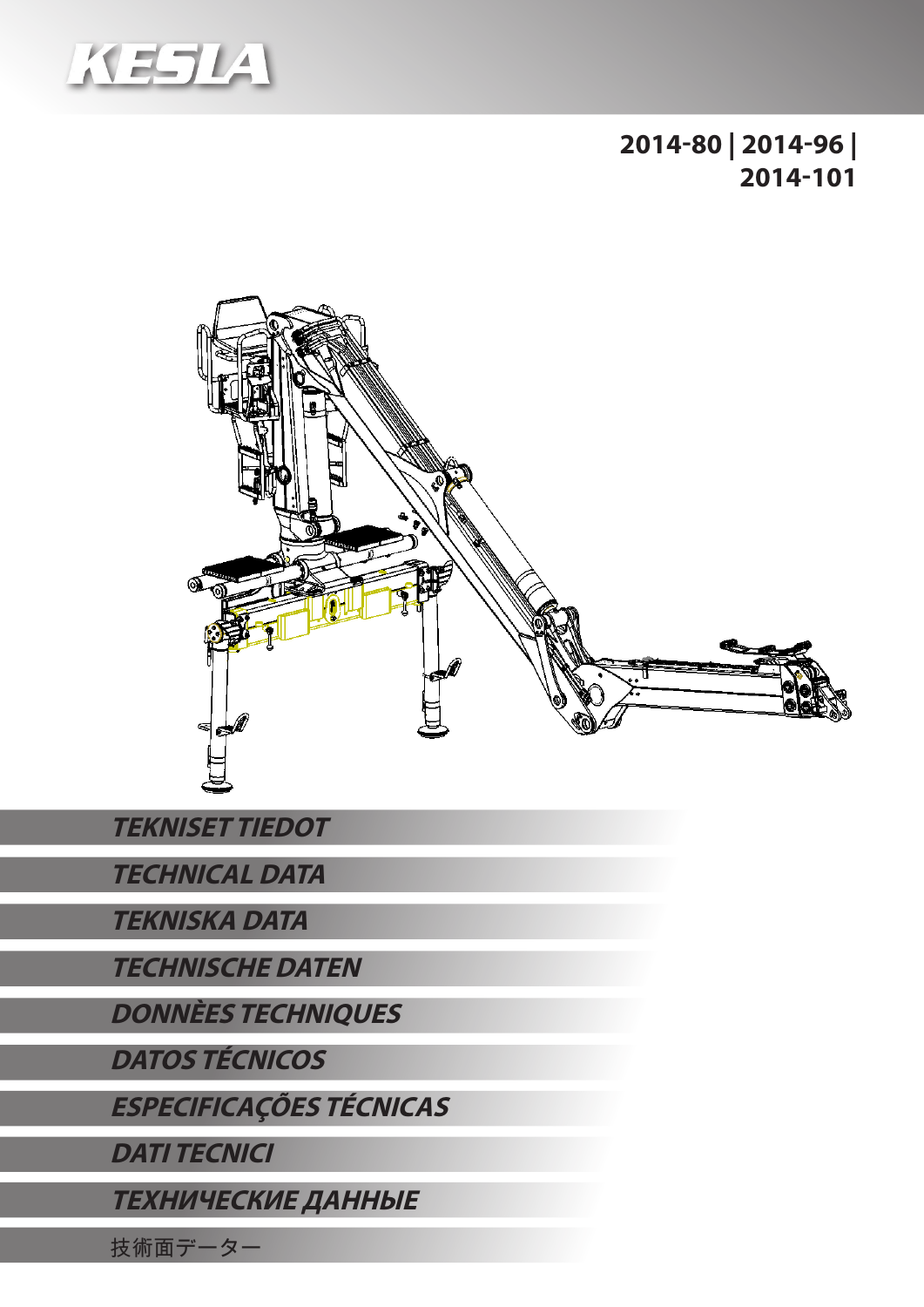



|                | 3 m     | 4 m     | 5 m     | 6 m     | 7 m  | 8 m  | 9 <sub>m</sub>           | 10 <sub>m</sub>          | 11 <sub>m</sub> |      |
|----------------|---------|---------|---------|---------|------|------|--------------------------|--------------------------|-----------------|------|
| 2014-80        | 4590    | 3470    | 2840    | 2 3 6 0 | 2030 | 1760 | $\overline{\phantom{a}}$ | $\overline{\phantom{a}}$ |                 | (kg) |
| 2014-96        | 4 4 0 0 | 3 3 7 0 | 2700    | 2 2 5 0 | 1950 | 1700 | 1490                     | $\overline{\phantom{a}}$ |                 | (kg) |
| 2014-101 4 080 |         | 3 0 6 0 | 2 5 0 0 | 2080    | 1790 | 560  | 1 3 6 0                  | 1 2 2 0                  | -               | (kg) |

|     | 2014-80      | 2014-96 | 2014-101 |  |
|-----|--------------|---------|----------|--|
| 1.  | 8050         | 9650    | 10 150   |  |
| 2.  | 6450<br>6455 |         | 6950     |  |
| 3.  | 1600         | 3 2 0 0 | 3 200    |  |
| 4.  | 150          | 150     | 150      |  |
| 5.  | 3 9 0 0      | 3 9 0 0 | 4400     |  |
| 6.  | 1620         | 1610    | 1620     |  |
| 7.  | 286          | 286     | 590      |  |
| 8.  | 610          | 610     | 610      |  |
| 9.  | 840          | 1070    | 1070     |  |
| 10. | 5 5 9 0      | 5 5 9 5 | 5 9 9 0  |  |
| 11. | 7180         | 8760    | 9 1 6 0  |  |

|     | <b>TOP-SEAT</b> |
|-----|-----------------|
| 12. | 953             |
| 13. | 1850            |
| 14. | 2 2 2 5         |
| 15. | 2535            |
| 16. | 940-1110        |

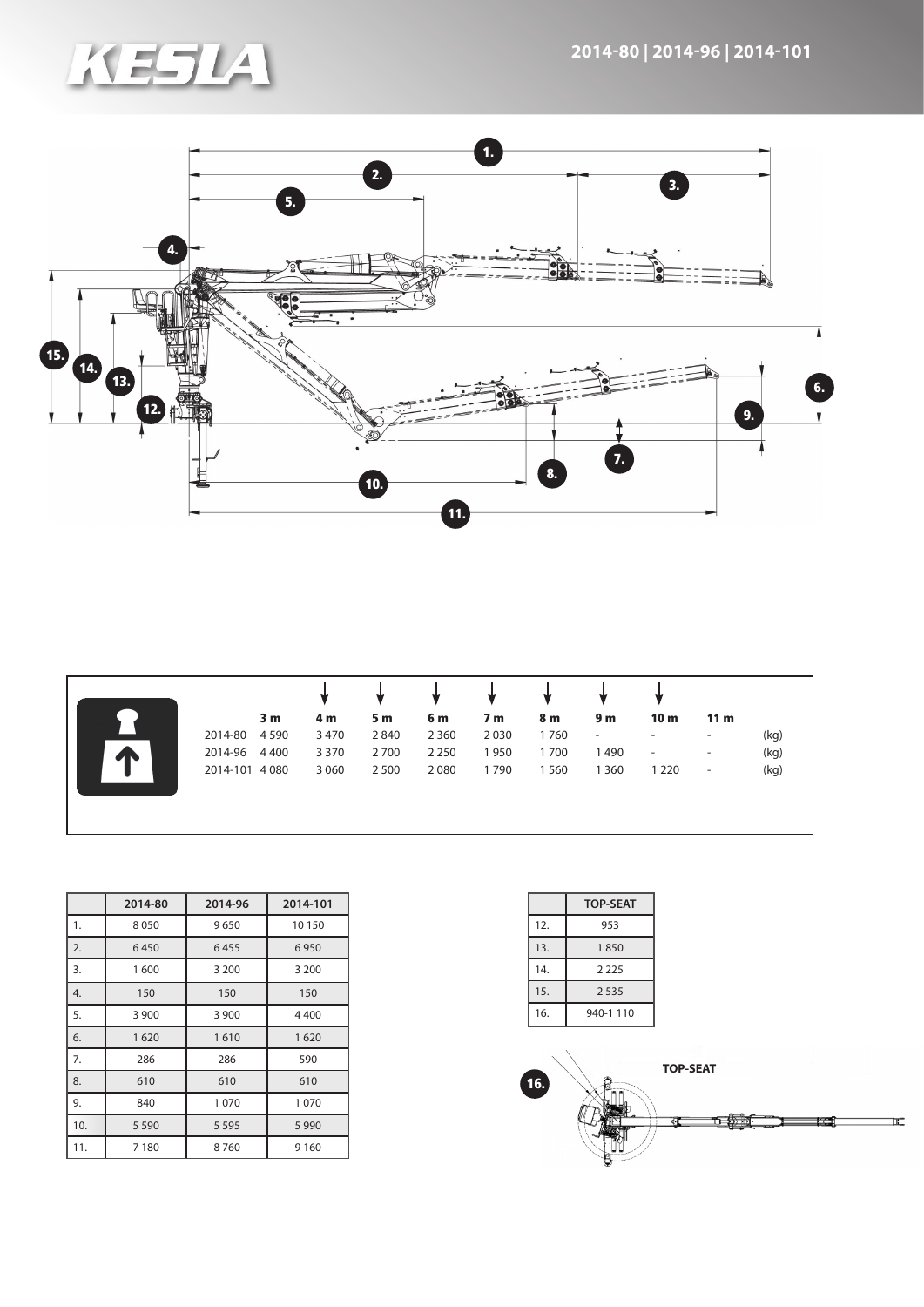

|                                          | ō<br>C<br>ъ.<br>$\frac{1}{2}$ |
|------------------------------------------|-------------------------------|
| 17.                                      | 18.                           |
| $\boxed{21}$<br>$\overline{\phantom{a}}$ | 19.<br>20.                    |

| $B.$ (max) | $\widehat{\mathsf{min}}$<br>ď |            |  |
|------------|-------------------------------|------------|--|
|            |                               | $C.$ (max) |  |

|     | 2014-80 | 2014-96 | 2014-101 |
|-----|---------|---------|----------|
| 17. | 6 5 6 0 | 6560    | 7060     |
| 18. | 3700    | 3700    | 4 1 9 0  |
| 19. |         | 600     |          |
| 20. | 150     | 150     | 240      |
| 21. |         |         |          |

## **SLEWING OPTIONS**



**INSTALLATION**



|           | $L = 500$ | $L = 600$ | $L = 700$ | $L = 750.180^{\circ}$ | $L = 600, 180^{\circ}$ | $L = 488*$ | $L = 600*$ |
|-----------|-----------|-----------|-----------|-----------------------|------------------------|------------|------------|
| А.        | 1014      | 1114      | 1 2 1 4   | '274                  | 1 1 2 4                | 1 1 4 3    | 1315       |
| <b>B.</b> | 1514      | 1714      | 1914      | 2024                  | 1724                   | 1631       | 1915       |
| C.        | 3 600     | 3 600     | 3 600     | 3 600                 | 3 600                  | 3 600      | 3 600      |

\*frame-stabilizer